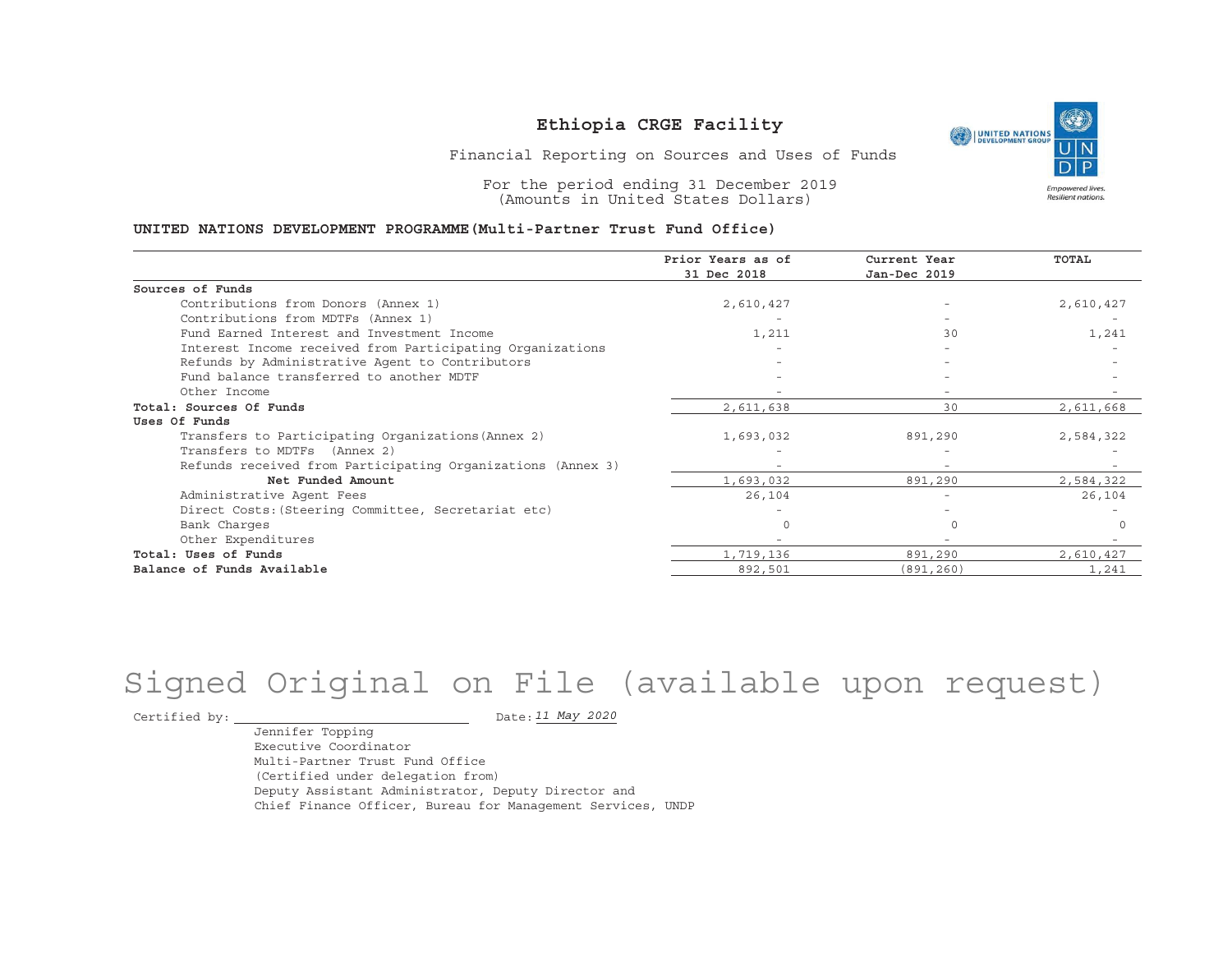

Financial Reporting on Sources and Uses of Funds

For the period ending 31 December 2019 (Amounts in United States Dollars)

#### **UNITED NATIONS DEVELOPMENT PROGRAMME(Multi-Partner Trust Fund Office)**

**Annex - 1: Contributions**

|                      | Prior Years as of | Current Year<br>Jan-Dec 2019 | TOTAL     |
|----------------------|-------------------|------------------------------|-----------|
|                      | 31 Dec 2018       |                              |           |
| From Contributors    |                   |                              |           |
| GOVERNMENT OF NORWAY | 2,610,427         | $\overline{\phantom{a}}$     | 2,610,427 |
| Total: Contributions | 2,610,427         | $\overline{\phantom{0}}$     | 2,610,427 |

## Signed Original on File (available upon request)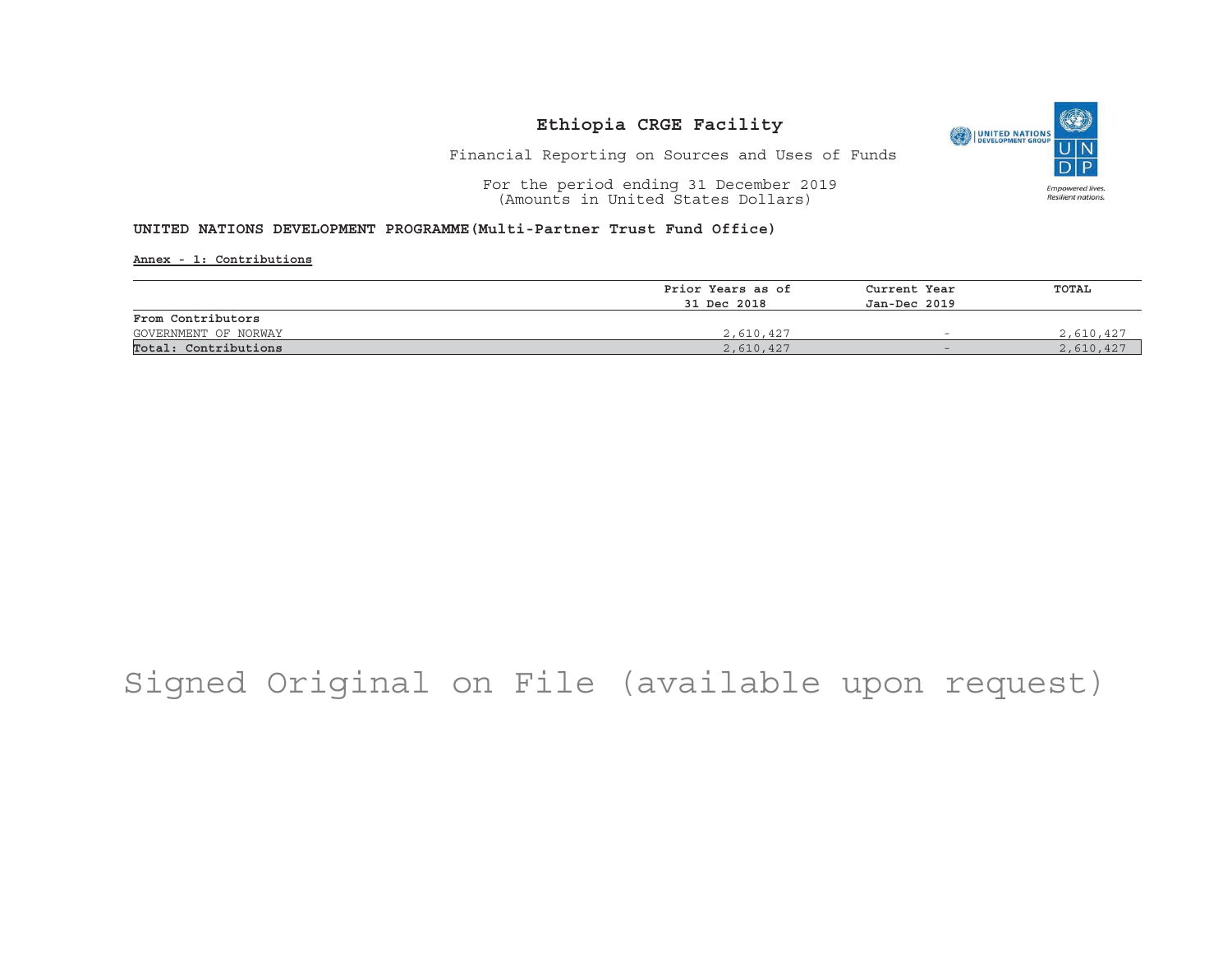

Financial Reporting on Sources and Uses of Funds

For the period ending 31 December 2019 (Amounts in United States Dollars)

#### **UNITED NATIONS DEVELOPMENT PROGRAMME(Multi-Partner Trust Fund Office)**

**Annex - 2: Transfers**

|                                | Prior Years as of | Current Year | TOTAL     |
|--------------------------------|-------------------|--------------|-----------|
|                                | 31 Dec 2018       | Jan-Dec 2019 |           |
| To Participating Organizations |                   |              |           |
| <b>UNDP</b>                    | 1,693,032         | 891,290      | 2,584,322 |
|                                |                   |              |           |
| Total Transfers                | 1,693,032         | 891,290      | 2,584,322 |

## Signed Original on File (available upon request)